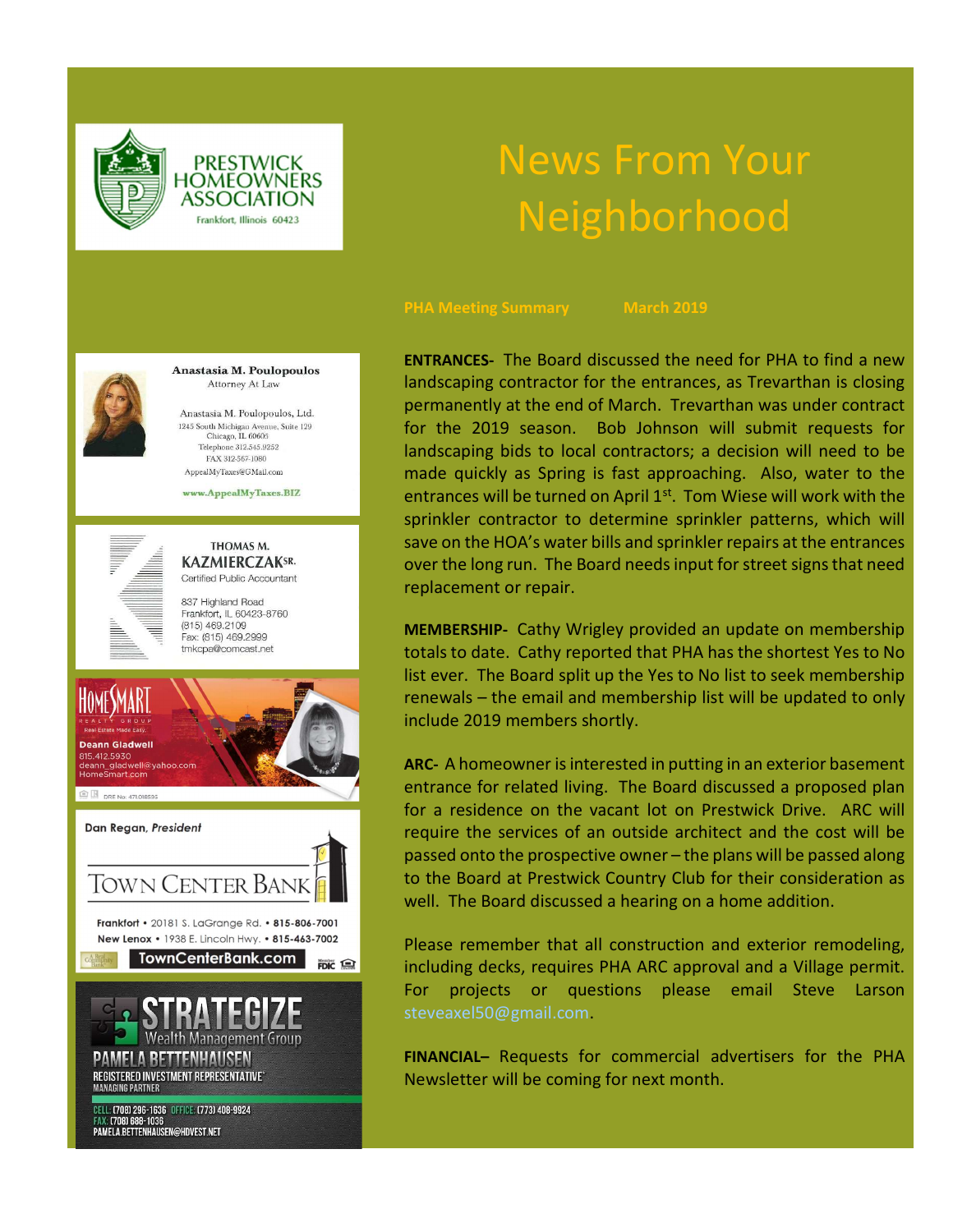





Iwona Owner

www.getorganizedandclean.com abetterlook@msn.com 708.691.0279

residential commercial cleaning crganization



We will match or beat any competitor's price LocalPromoProducts.com | Phone: 815.408.1289 Proud Frankfort Chamber of Comr erce Memb

SOCIAL- Prestwick Drive cul-de-sac beautification was discussed. Greg Bird will contact adjacent homeowners to look for financial support to contribute to the beautification efforts. Greg will then address Maple Court.

The PHA/Prestwick Area Garden Club FREE Tree Giveaway will be held on Saturday, April  $27<sup>th</sup>$  from 10am until 12 noon in the Prestwick Country Club pool area parking lot. The Prestwick Area Garden Club will be giving away free tulip poplar trees and PHA will be giving away free swamp white oak trees, bur oak trees, and redbud trees – all trees are first come, first served and while supplies last. The trees are around 18 to 24 inches tall and are a great way to replace trees you may have needed to cut down, or add to the trees your property already has.

In addition, on Saturday, April  $27<sup>th</sup>$ , Bill Matevich will be leading a group Earth Day cleanup along Harlem Avenue – please meet him near the corner of Sauk Trail and Harlem Avenue at 8:30am. This is a great way for students to earn community service hours! After the Earth Day cleanup (around 11:30am or so), you can head over to the Frankfort Public Works on Center Street for a pizza party.

SECURITY- The Board discussed recent break-ins in Lakeview Estates and encourages residents to keep their car doors locked and to not keep their key fobs in their vehicles.

GOVERNMENTAL- Rich Misiorowski reported that ComEd has come in lower than Constellation. Homeowners may want to check the Village website regarding the Village's recommendation. http://www.vofil.com/live/residentresources/electricaggregation

Brandon Palmer provided a recap of the Village's Annual HOA meeting. Four new police staff (1 office; 3 officers) will be hired; St. Francis Road re-surfacing will begin soon. Emerald Ash borer replacement program is in its last year. There is currently an 8-9 year supply of new lots. When supply hits about 4 years, then developers will start considering new subdivisions. Village water treatment plant consolidation project is underway – this project will come in at a cost of \$55 million (\$5 million under budget). The funds that the Village was previously using to pay for garbage collection is now being used to increase the road resurfacing budget. The sales tax rate goes from 7% to 8% on July 1, 2019, but does not include titled vehicles (cars, trucks, trailers), medicine, or certain grocery items. The Mayor discussed the Village's position on short-term rentals on websites like VRBO, as there have been some issues in Tinley Park, and Tinley Park will be regulating and licensing short-term rentals. Frankfort is not a home rule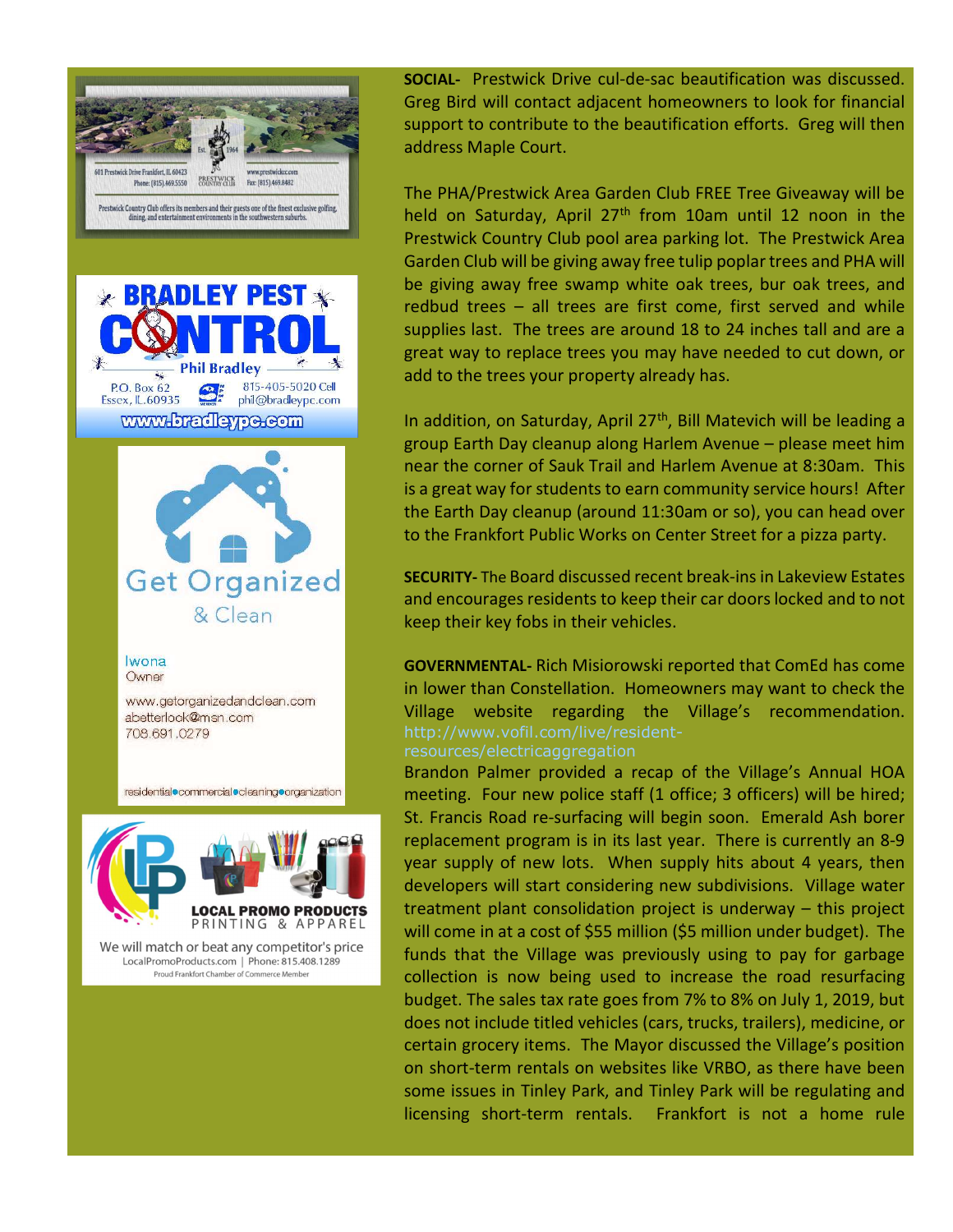community and therefore the Village is limited in what can be done.

CODE ENFORCEMENT- Brandon Palmer reported about a foreclosed home in the auction process. The Village is working with the management company to secure the home. The Board discussed a utility trailer that is improperly parked and a commercial vehicle improperly parked. Branch pickup will resume in April.

NEXT MEETING DATE- Our next meeting will be Thursday, April 11<sup>th</sup>, 2019 at 7:00 p.m. at the Prestwick Country Club Wallace Room. If you plan on attending, please email Brandon Palmer at BAP80@aol.com so we can ensure there is adequate space.



Please help the association welcome our newest neighbors:

Joe and Lindsey Carlasare @ 828 Highland

## Prestwick Community Improvements

The PHA board would like to devote some e-newsletter space to recognizing the efforts of Prestwick residents who have invested extensive time and money into beautifying their properties.



From gorgeous landscaping that complements the home to improvements that breathe new life into a fixer upper, we commend these homeowners for their commitment to excellence. We also encourage you to participate in this recognition process by nominating your neighbors! Simply send an email to PHA board member Tom Wiese at wiesetom@hotmail.com with the subject line "Beautification" and the address you feel deserves a mention. Truly, when individual